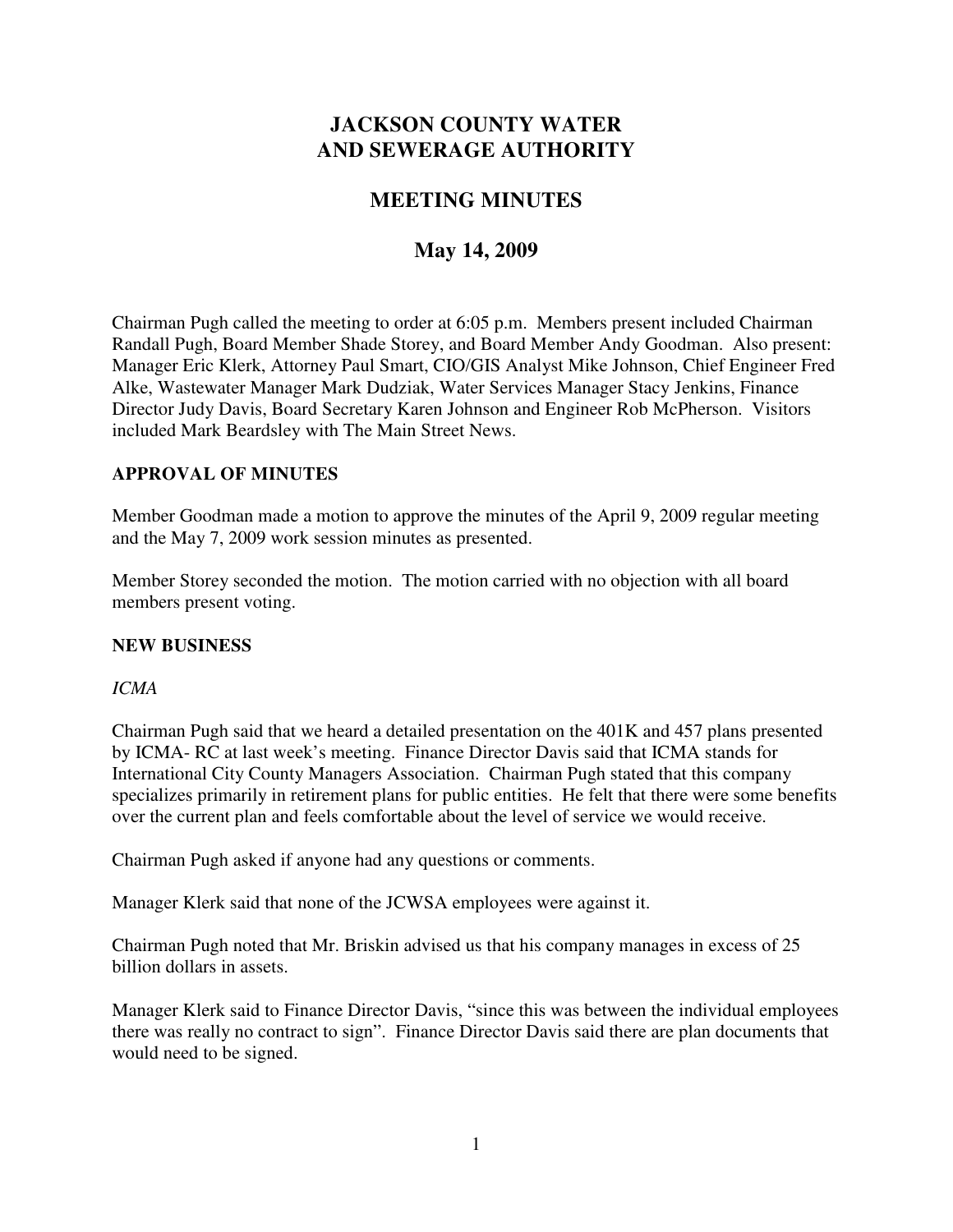Member Goodman made a motion to approve moving the retirement funds from the current plan to ICMA and approve any documentation.

Member Storey seconded the motion. The motion carried with no objection with all board members present voting.

## *Middle Oconee Clarifier Rehabilitation*

Chairman Pugh said this item was discussed in detail at the last meeting and it is pretty obvious that the items and equipment that need to be replaced should be. He said some of the equipment is at least fifty years old and if that equipment breaks down we could be cited by the EPD for non compliance. Chairman Pugh stated the requested amount for approval is not to exceed \$150,000. Chairman Pugh asked for any questions or comments. Member Storey asked how long the down time would be. Wastewater Manager Dudziak said thirty days.

Member Goodman made a motion to approve the work for the clarifier rehabilitation.

Member Storey seconded the motion. The motion carried with no objection with all board members present voting.

## **EXECUTIVE SESSION**

Member Goodman made a motion to go into an Executive Session at 6:15 p.m.

Member Storey seconded the motion.

Member Goodman made a motion to end the Executive Session at 6:40 p.m.

Member Storey seconded the motion.

No action was taken.

# **MANAGER'S REPORT**

Manager Klerk passed out water purchase information and stated we are purchasing more water so the price is going down. He said we are still selling approximately 400,000 gallons a day to Braselton.

Manager Klerk pointed out in the financial section, the water loss report. He stated the percent of water loss is where it should be. This is a vast improvement from several years ago. He stated we were running about 20% water loss back then. Member Storey asked why there was a need to flush so much in the months of January and February. Manager Klerk said there are water lines that dead end and that water goes stale so you need to keep the lines flushed. Finance Director Davis said December and January are low usage months so we need to flush more. Engineer Alke said that is when we put in the SPLOST meters and we flushed for testing purposes.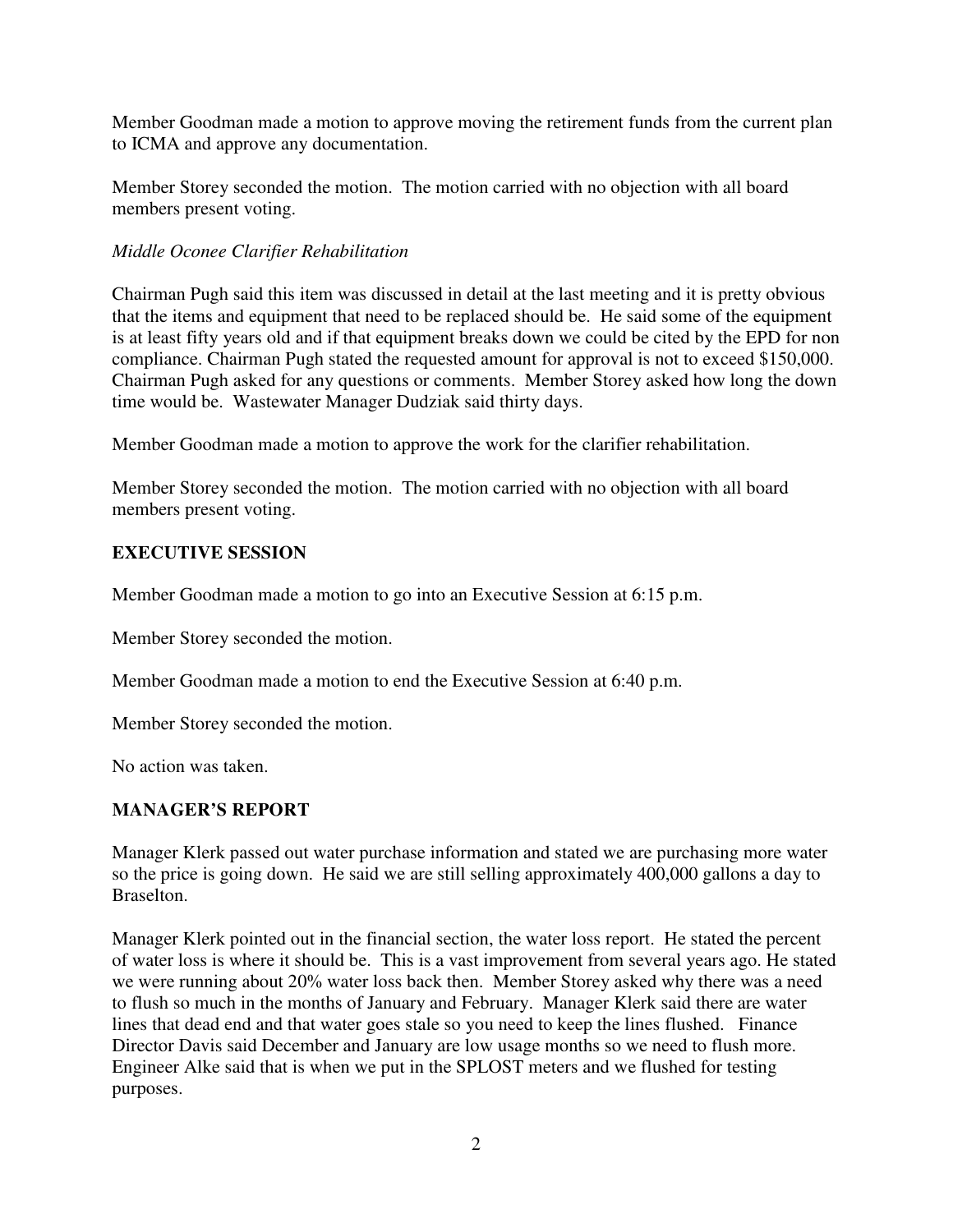Manager Klerk said all of these factors account for water loss and if the amount goes up that is okay as long as you know where the water went. Chairman Pugh noted that we only added 24 new customers in the first three months. Finance Director Davis said another five were added in April.

## **ENGINEER'S REPORT**

#### **WATER SYSTEM**

### **1. SERIES 2006B BOND WATER DISTRIBUTION PROJECTS**

**Description:** These projects consist of the design, permitting, bidding and construction administration services for water distribution lines for SPLOST 2000 Projects #6, #7, #8, & #9 areas.

*Status:* Dale Construction has completed the waterline installation work on this project. The Final Pay Application has been approved. Retainage to be released once erosion control devices have been enhanced. Project will be completed approximately \$65,000 under budget.

*Action Items*: Contractor is to providing additional erosion control measures to include grassing and rip rap check dams.

#### **WASTEWATER SYSTEM**

#### **1. Middle Oconee Wastewater Treatment Plant Improvements – Services During Construction (SDC)**

*Description:* Prime Engineering is providing SDC for the initial improvements to the Middle Oconee Wastewater Treatment Facility.

*Status:* The following items were performed during the month of April:

• Outstanding punch list items for the Contractor to correct, repair or complete have been worked on and are near completion.

• "As-Built" information (marked drawings) have been submitted to the Engineer for review in preparation of the final drawings.

• Engineer has requested missing "as-built" information from the Contractor.

• Demolition and removal of old screening facilities has been completed.

*Action Items*: The delivery and installation of sound attenuation enclosure on the standby generator to be completed in May.

### **WATER RESOURCES PROGRAM**

#### **1. Jackson County Water Resources Master Plan Study – Phase II**, **Alternative Site Analysis Services for Three Alternative Water Supply Reservoirs**

*Description:* Prime Engineering is furnishing engineering services associated with continuation of the feasibility analysis of new water supply reservoirs for Jackson County. This task includes Water Quality Impairment Status, Preliminary Geotechnical Investigation, Environmental Information Document (EID), Watershed Protection, Hydrologic/Hydraulic Modeling and Yield Analysis, Property Research, Conceptual Reservoir Design, Conceptual Cost Estimate, Financing Alternatives, Permitting and Mitigation Assessment, Recommendations and Assistance with Water Supply Grant Application.

*Status:* The Authority has worked to obtain permission to conduct the environmental review on numerous properties. Based on properties we were requested not to access, the Authority released Prime to proceed with the environmental investigation but avoid those few parcels. As of the end of April, we have completed the field work on Reservoir #3 and the majority of #5. We were still trying to obtain releases on the Larkabit Property – Reservoir #5 (obtained in May) and the Sandy Creek LLC – Reservoir #4.